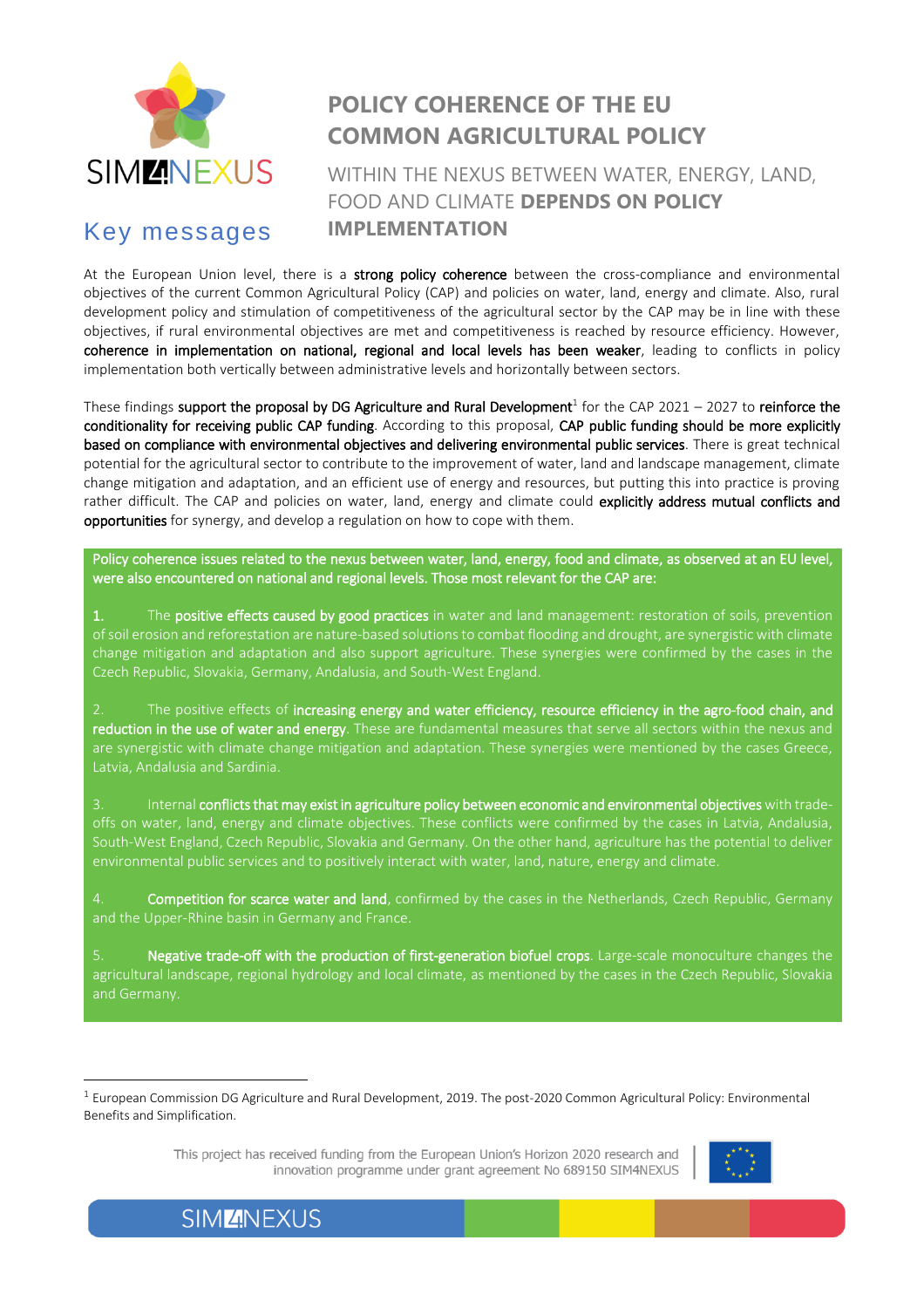# The SIM4NEXUS Horizon 2020 project

[SIM4NEXUS](https://www.sim4nexus.eu/) mapped and analysed the policy coherence between the current CAP and current policies on water, land,

energy and climate, in nine case studies, covering Greece, Latvia, the Netherlands, Sweden, Andalusia (Spain), Sardinia (Italy), South-West England (United Kingdom) and two transboundary areas including the Czech Republic, Slovakia and Germany; and the Upper-Rhine basin in Germany and France.

Water, land, food, energy, and climate are interconnected, comprising a coherent system (the 'Nexus'), dominated by complexity and feedback (see Figure  $1^2$ ). Putting pressure on or solving problems in one part of the Nexus may create pressures in one or more of the others. Management of the Nexus is critical to securing the efficient use of our scarce resources. SIM4NEXUS aims to assess long-term society-wide impacts of resource use and policies in the above-mentioned sectors.



Figure 1: Schema of the Nexus dimensions interlinkages

## Policy coherence

Policy coherence is defined as an attribute of policy referring to the systematic effort to reduce conflicts and promote synergies within and between individual policy areas at various administrative and spatial scales <sup>345</sup>. The investigation of policy in the SIM4NEXUS project focuses on the analysis of the coherence between policy objectives and instruments on water, land, energy, food and climate.

Policy synergy manifests when the combined efforts of two or more policies can accomplish more than the sum of the separate results from each policy. Policies reinforce each other. For example, the combination of investment in research and innovative pilot projects with a clear emission target may give a boost to innovation and uptake of new clean technologies, whereas investments without a clear target or a target without related investments would not be as effective.

Policy conflict manifests when the goals and instruments of one policy impede those of another policy. When conflicts arise, choices should be made about the related trade-offs. This implies choosing to reduce or postpone one or more desirable outcomes in exchange for increasing or obtaining other desirable outcomes. This choice requires political compromise.

Policy coherence between policy documents is not a guarantee for coherence in practice, as was stated by stakeholders in the Greek, Latvian and Germany‐France cases. The other way round, policy conflicts 'on paper' could turn out more synergistic in practice, as was noted by Swedish stakeholders about the conflicting relationship between agricultural economic and overall environmental objectives. Examples are described below.

## Vertical policy coherence

 $\overline{a}$ 

Because of the socio-economic and bio-physical differences and differences in governance, the implementation of framework policies may be received and play out differently in the Member States. Also, policy incoherence at an EU level

This project has received funding from the European Union's Horizon 2020 research and innovation programme under grant agreement No 689150 SIM4NEXUS



 $^2$  Laspidou, C. et al. (2017): D1.1 Scientific Inventory of the Nexus. SIM4NEXUS Deliverable. Available at:

<https://www.sim4nexus.eu/userfiles/Deliverables/D1.1%20Final%20submitted%20v03.pdf>

<sup>3</sup> Munaretto, S., & Witmer, M. (2017). *D2.1 Water‐Land‐Energy‐Food‐Climate Nexus: Policies and Policy Coherence at European and International Scale*. The Hague: SIM4NEXUS; PBL. <https://www.sim4nexus.eu/page.php?wert=Deliverables#collapse107>

<sup>4</sup> Nilsson, Mans, Griggs, D., & Visbeck, M. (2016). Map the interactions between sustainable development goals. *Nature*, *534*(7607), 320–323.

<sup>5</sup> Nilsson, Måns, Zamparutti, T., Petersen, J. E., Nykvist, B., Rudberg, P., & McGuinn, J. (2012). Understanding policy coherence: analytical framework and examples of sector–environment policy interactions in the EU. *Environmental Policy and Governance*, *22*(6), 395–423.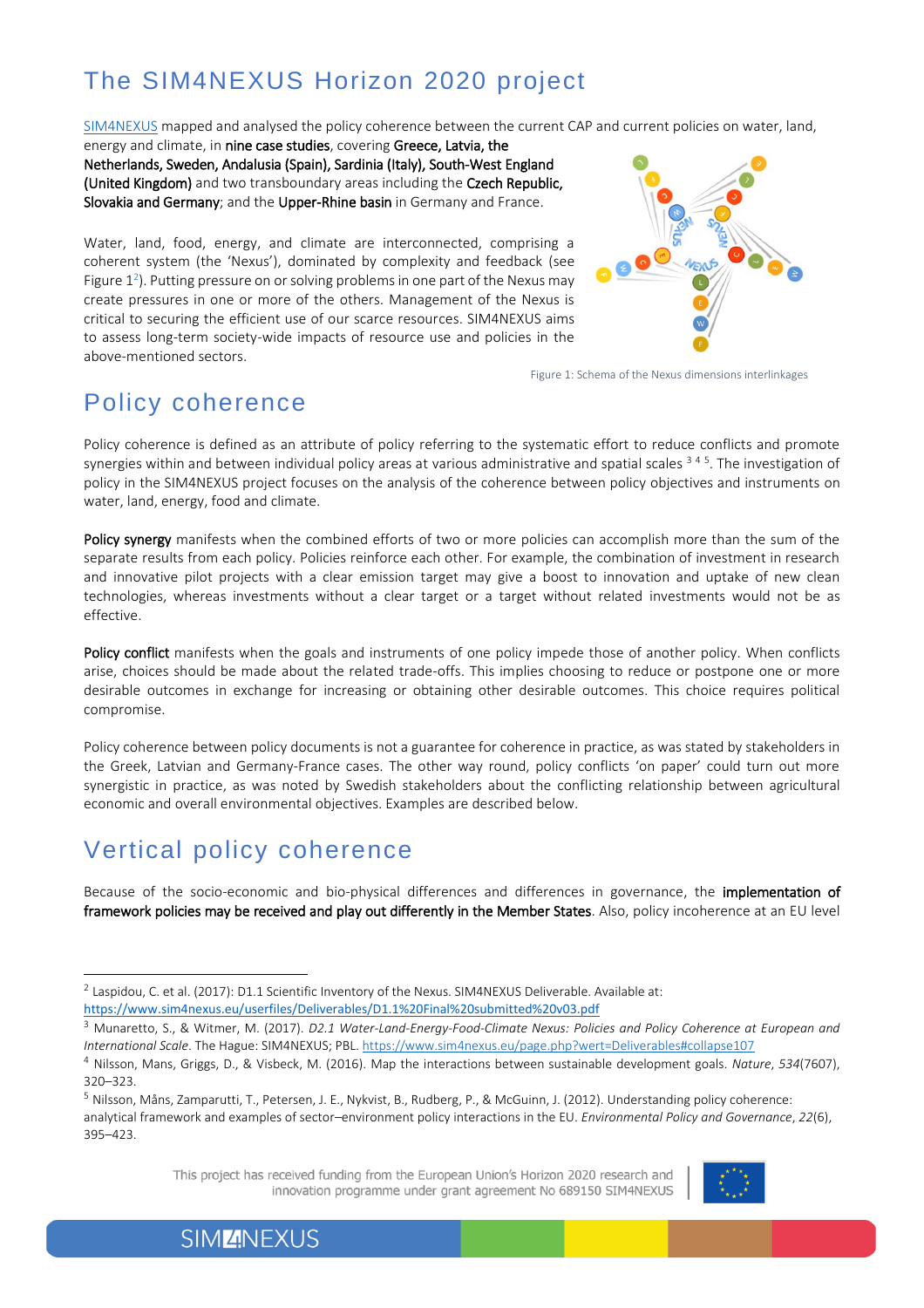may hamper implementation on national and regional scales, because conflicts between policies become manifest when implemented.

The following factors that hamper vertical coherence in the CAP implementation practice have been identified by SIM4NEXUS:

- 1. Incoherence at an EU level hampers implementation, e.g.:
	- *In the Czech Republic,* national financial support in the production of energy crops driven by the EU Renewable Energy Directive is hampering the achievement of the EU good water quality objectives.
	- *In Germany,* good water quality objectives collide with the interests of other sectors, particularly agriculture.
- 2. Lack of clarity in EU policy documents, e.g.:
	- *In the Netherlands,* stakeholders mentioned a lack of clarity in the CAP regarding the production of biomass and a lack of clear and binding sustainability criteria for biomass production.
- 3. Overregulation: too many rules make EU policy difficult to implement, e.g.:
	- *In the Czech Republic,* farmers are discouraged to apply for funding of agro‐environmental measures of the CAP due to the heavy administrative burden.
- 4. Lack of stringency of EU regulation, e.g.:
	- *In Sweden*, EU regulation was implemented to meet minimum requirements with little impact in practice.
	- *In the Czech Republic*, greening measures were implemented to the minimum, for example, mowing of existing grassland was sufficient to meet the requirement of maintaining grassland cover.
	- *In the Czech Republic*, the freedom for Member States to determine the level of stringency of the Good Agricultural and Environmental Conditions (GAECs) under the CAP is causing unsustainable agricultural practices leading to disturbed hydrology and local climate change.
- 5. Transboundary differences in governance structures, e.g.:
	- *In the Upper-Rhine basin*, it may be hard to identify the right counterparts on the other side of the border for interaction on certain subjects which makes transboundary cooperation difficult.
- 6. Lack of financial resources for shared transboundary projects, e.g.:
	- *In the Upper-Rhine basin*, difficulty to obtain financial resources for transboundary projects and research was mentioned as a problem; but also available budget has not always been fully exploited by eligible partners due to disagreements about project design and implementation.

#### Horizontal policy coherence

#### **The EU level**

The agricultural sector has opportunities to deliver services to the other sectors within the nexus, but these opportunities are not always seized. Financial support to farms and rural areas, and stimulating the competitiveness of the agricultural sector may have either a positive or negative impact on one or more of the other sectors, depending on the implementation. There is synergy if cross-compliance stimulates the achievement of environmental objectives and funds are used for climate mitigation and adaptation services, restoration of soils, prevention of soil degradation and reforestation. There is also synergy if increasing competitiveness in the agricultural sector means increasing energy efficiency and resource efficiency.

Increasing biofuel production is the most conflicting objective, in this assessment of coherence, if it is assumed that biofuel is made from first-generation food crops. Growing this biomass may contribute to farm income, support the rural economy and reduce greenhouse gas emissions. However, conflicts may arise regarding policy objectives on water quantity, water quality, water use and flood risk management. It may also conflict with objectives on land use, such as combatting soil degradation and may even conflict with climate objectives, namely those regarding the support for low-carbon technologies and climate‐friendly land use.

> This project has received funding from the European Union's Horizon 2020 research and innovation programme under grant agreement No 689150 SIM4NEXUS



#### **SIMZNEXUS**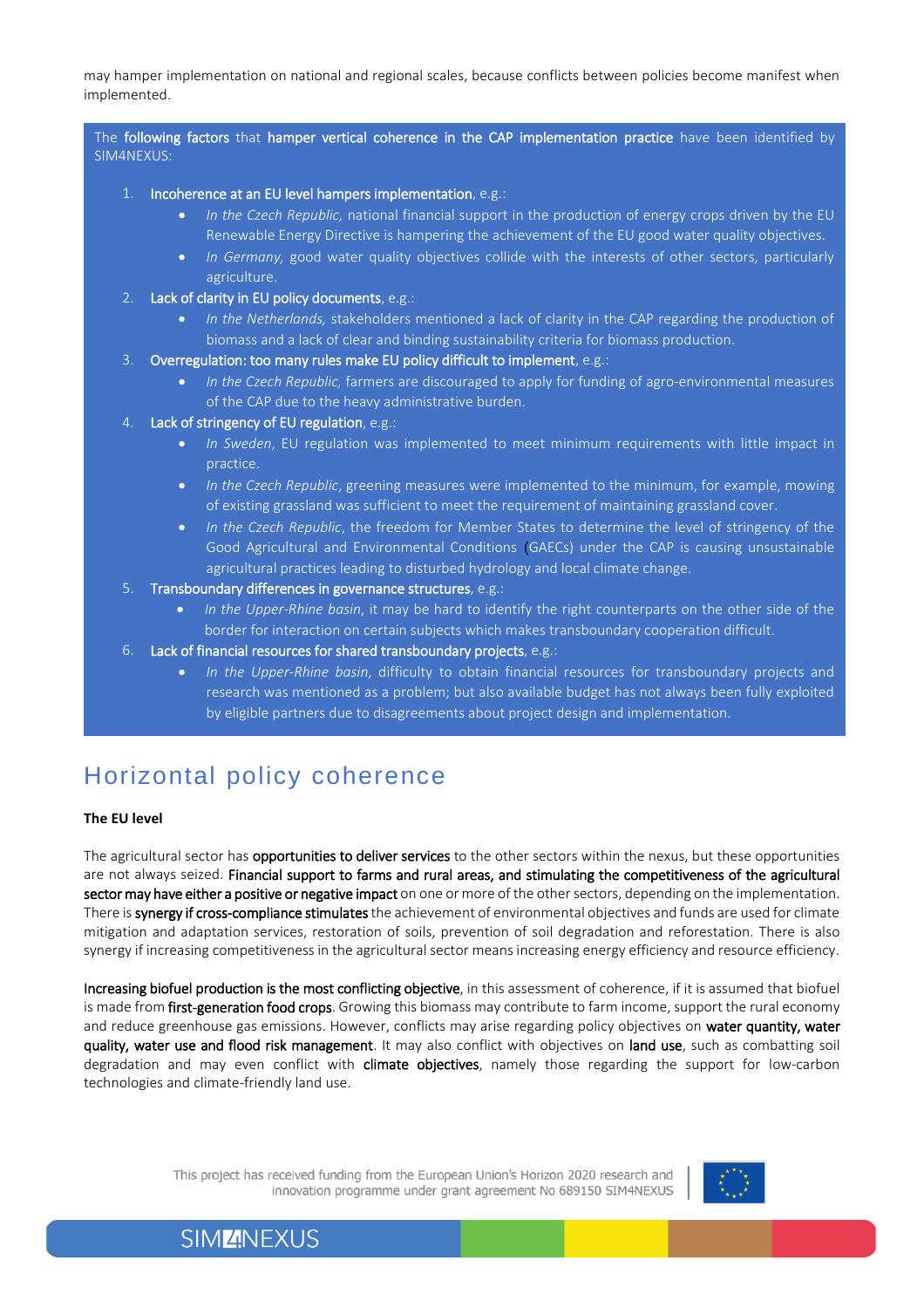#### The National and Regional levels

The national, regional and transboundary cases of the project SIM4NEXUS analysed the horizontal coherence between a selection of policies for water, energy, land, agriculture, food, and climate, that was relevant for their case. Most of the policy objectives are directly related to EU policies. There are more synergies than conflicts between the selected policy objectives, as was also found at the EU level. The greening objectives in the CAP create opportunities for coherence between agricultural and environmental objectives, but they may also create internal conflicts between economic and environmental objectives of the CAP.

At the national and regional levels, the following horizontal synergies and conflicts were identified:

In Greece, conflicts arise from allocation of scarce water resources during the summer season. Water is reported to be overused for irrigation, mainly by the agricultural sector. Farmers also complain if scarce water is allocated to

environmental flow. Policies that subsidise water‐intensive crops, for example cotton, conflict with policies on sustainable management of water resources that promote crop restructuring to reduce additional pressure on water resources. The Greek Government provides energy subsidies for irrigation to farmers to boost agriculture and food production. Moreover, as agricultural water in Greece is provided free‐of‐charge to farmers, there are no incentives for the farmers to minimise water losses. Finally, pollution from the use of pesticides deteriorates water quality.



Picture 1: Irrigation agriculture puts severe pressures on water resources in Greece.

In Latvia, implementation of the CAP through the National Rural Development Program (NRDP) 2014–2020 has been successful, so far, according to the Latvian Ministry of Agriculture. Availability of EU funding secured an increase in agricultural production of 130% and a threefold increase in income per person employed in agriculture in 2017, compared to 2004 income levels. Within this period, the added value of agriculture increased by 39%. However, environmental NGOs report that current agricultural practices are incompatible with environmental sustainability objectives, resulting for example in the loss of semi-natural meadows and increases in greenhouse gas emissions from soil management practices (e.g. increase in nitrous oxide emissions because of the application of fertilizers, increase in  $CO<sub>2</sub>$  emissions because of the liming of soils), manure management and from the enteric fermentation related to domestic livestock. Increasing the production and use of renewable energy from biofuels and biomass is ambiguous. Growing crops and fast-growing trees for the production of energy biomass helps to increase the share of renewable energy sources in energy production in Latvia and other Member States that import this biomass, and increases the use of local energy sources, in line with energy, energy security and climate objectives, as well as economic agriculture objectives. However, expansion and intensification of agriculture to increase production is mentioned as a severe problem for water, land and even climate objectives. Expansion of arable land at the cost of forest, natural and semi-natural meadows, and the intensification of fertilizer use on existing arable land to increase yields of food or feed crops, conflict with climate change mitigation targets (greenhouse gas emissions and carbon sequestration) and have a negative impact on soil and water quality through the run-off of nutrients, pesticides and herbicides. It also reduces the land available for other agricultural production, causes fragmentation and degradation of land and deteriorates ecosystems and biodiversity, thus reducing the ability for adaptation to climate change.

In the Netherlands, the case focuses on biomass. Stakeholders mention compliance with rules and regulations across multiple policy sectors as a problem, such as EU policies on nature (Natura2000), agriculture (CAP) and water (Water Framework Directive). Businesses in bio‐energy must deal with rules and regulations imposed by central, regional and local government authorities. Increasing productivity and efficiency of agriculture to harvest more bio-energy crops is synergistic with the economic development of rural areas and may support farm incomes. However, an increase in agricultural productivity may counteract the improvement of ecosystems. The other way around, crop diversification in agriculture, financial support for farmers, economic development of rural areas, ecosystem restoration, preservation and enhancement, and increase in sustainable agricultural production may increase biomass production. Conflicts may arise between the maintenance of permanent grassland, conservation of 5% of the area of ecological interest and cross compliance with sustainability and environmental standards on the one hand and increase in biomass productivity in agriculture on the other.

> This project has received funding from the European Union's Horizon 2020 research and innovation programme under grant agreement No 689150 SIM4NEXUS



**SIMZNEXUS**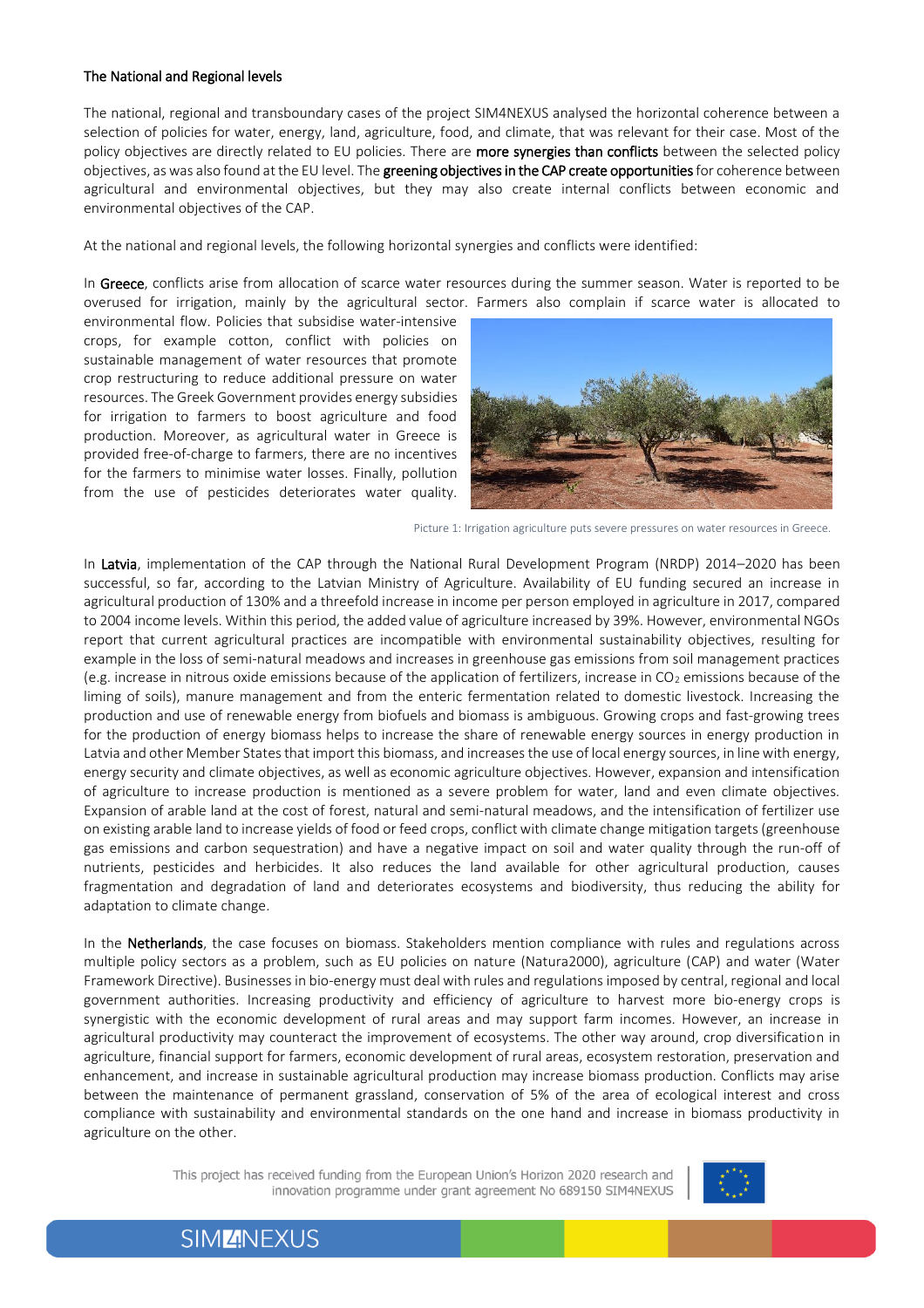In Sweden, there is a conflict between the market-oriented agricultural sector and competitive food supply chain, on the one side, and the more environmentally and climate-friendly objectives that would also support high biodiversity, on the other. It has been suggested by stakeholders that if Sweden would utilise its image of being an 'environmentally friendly' food producer more effectively and would build its market competitiveness on this image, this would lead to agricultural objectives being more aligned with environmental and climate goals. Furthermore, objectives such as biodiversity in forests and on agriculture land, as well as good quality surface water, groundwater and wetlands seem to be difficult to accomplish, as long as agricultural and forestry production both dominate. This is reflected in the failure to implement most of Sweden's Environmental Quality Objectives, in recent years. Higher priority has been given to intensification of production that does not support high biodiversity or improvement of water quality. In addition, the highest priority is given to climate change goals, which are not always in line with other environmental objectives. For example, intensification of wood harvesting for biomass production in forests may conflict with biodiversity objectives.

In **Andalucía (Spain)**, synergies are observed between resource efficiency in the agro-food sector and other domains, such as water and energy, while conflicts may occur between socio-economic objectives and environmental objectives in land use and agriculture. In agricultural policy, internal coherence is lower than in policy on other sectors. The objective 'Support ecological and conservation agriculture' mostly positively influences other nexus domains. Resource efficiency in the food chain also has many positive linkages in the nexus, as well as improvement of knowledge transfer and innovation in the agricultural sector and rural areas and improvement of sustainable competitiveness of the Andalusian agriculture and agroindustry. Whether improvement of competitiveness has positive or negative interactions with environmental objectives depends on the implementation—for example, on the degree to which it affects water quantity and quality, renewable energy is used and resource efficiency and climate goals are considered. Rationing water use to ensure long-term water supply supports irrigation efficiency improvements and enables sustainable competitiveness of the Andalusian agricultural and agro-industrial sector. Also, it is a necessary precondition for restoring, preserving and enhancing ecosystems related to agriculture and forestry. Progress in modernising existing irrigation systems may have positive effects on other objectives in the water domain but has largely negative effects on energy and climate, due to an increased energy use in modernised irrigation systems, regeneration and the desalinisation of water. The Spanish water delivery system changed from surface irrigation systems to pressurised systems, which is more water-efficient but also more energy-consuming. High energy costs are a big challenge for farmers.

In Sardinia (Italy), the expansion of agriculture may negatively interact with other objectives within the nexus, depending on the implementation. For example, an increase in irrigated agricultural land, if not supported by measures to reduce and limit water consumption, may have a counterbalancing effect on the objective to reduce water demand in agriculture. Water demand in agriculture competes with water for domestic use, tourism and hydropower production. Resource efficiency in the agro-food chain and forestry is positively linked with nearly all other objectives.

In South-West England (United Kingdom), South-West Waters, the regional water provider, has recognised that it is cheaper to help farmers deliver cleaner raw water to rivers and streams than it is to pay for the expensive filtration equipment required to treat polluted water after it is abstracted from the river and make it suitable for drinking. As a result, the Upstream Thinking partnership was initiated with the aim of improving raw water quality and water storage in the natural landscape to make the provision of drinking water more sustainable. Multiple potential conflicts exist within the agricultural policy; for example, protecting or enhancing agricultural standards will have different effects on large and small producers, which may not be able to meet the standards. The UK Renewable Heat Incentive (RHI) is set up to encourage the uptake of renewable heat technologies amongst households, communities and businesses, through financial incentives. The RHI subsidy has been widely used on a regional level. This policy support for energy generation can affect conditions in the food system, as bioenergy crops compete with the food and feed sector, and with the appropriateness of land use for growing such crops. Growing maize may generate energy, but it requires water, land can be left bare and subject to soil erosion. Also, subsidies do not take energy efficiency into account, nor long-term impacts of contracts and how these fit with agro-environmental schemes.

In the Czech Republic and Slovakia, the EU Renewable Energy Directive has been fully integrated into legislation. This is stimulating biofuel production and the use of agriculture biomass as a renewable resource, at the expense of soil quality and the local water regime. Agricultural soil and land are degrading and retention of water in agricultural land is rapidly decreasing. There is a discrepancy between the production of energy crops on the one hand, and good agricultural and environmental conditions (GAEC) and agro‐environmental and climate measures, on the other. The use of biofuels may mitigate climate change, but the effect of growing biofuels from food crops on the water regime, climate, soil characteristics and quality go directly against climate objectives. Greening measures linked to the direct payments of the

> This project has received funding from the European Union's Horizon 2020 research and innovation programme under grant agreement No 689150 SIM4NEXUS



**SIMZNEXUS**